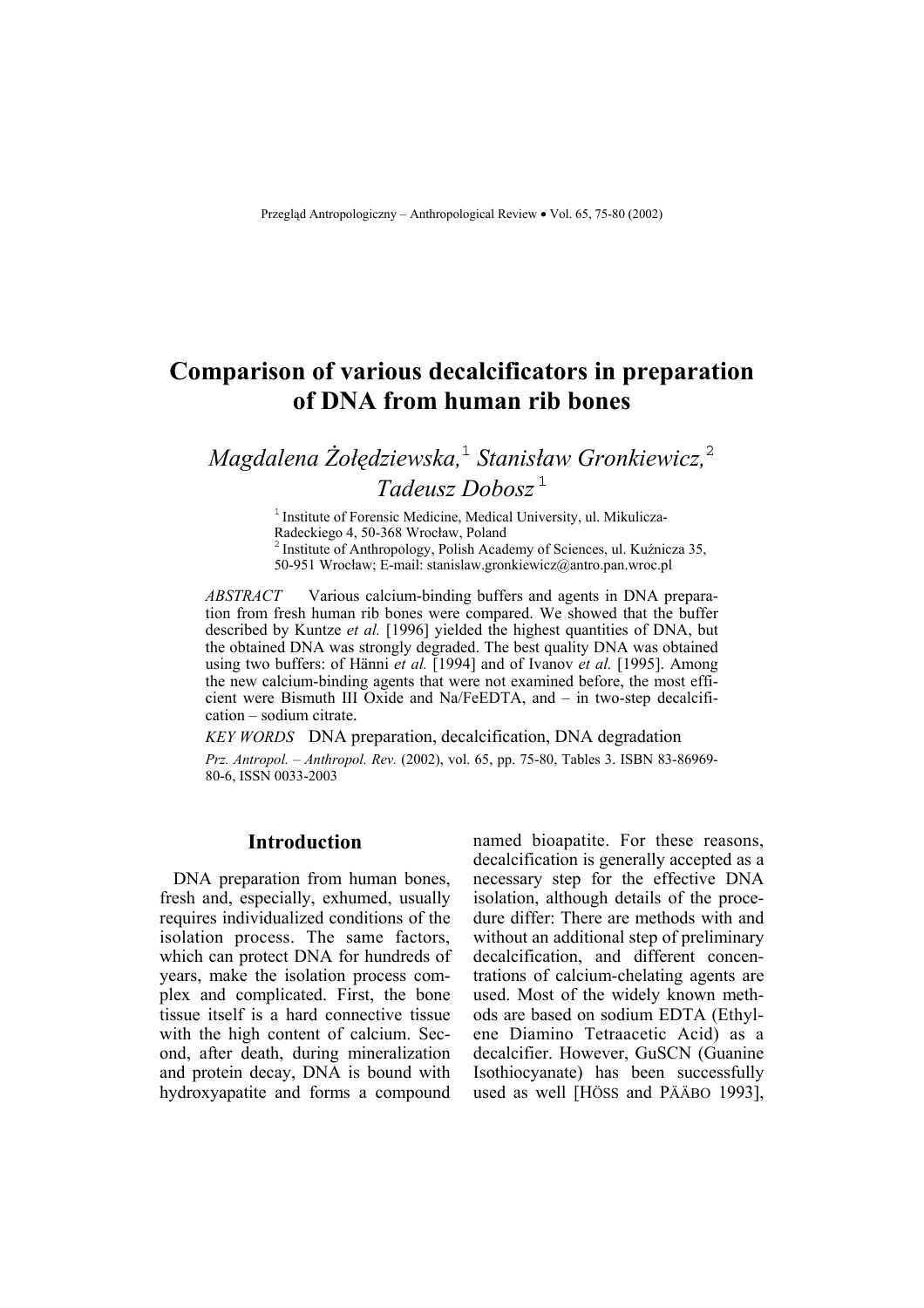indicating that not only sodium EDTA is effective in the decalcification process. Old exhumed bone samples usually contain inhibitors of the PCR (Polymerase Chain Reaction) reaction. Two-step methods of decalcification generally give better-purified DNA samples [HAMMER 1992]. On the other hand, exhumed bone samples contain only minute amounts of – usually – highly degraded DNA; some decalcifiers can cause further degradation of DNA.

This paper reviews results of DNA preparation from the fresh bone tissue, using sodium EDTA-based buffers described in the literature, as well as quite new, various calcium-chelating agents.

### **Materials and methods**

Samples of fresh human rib bones from autopsies were cleaned by scalpel scraping and powdered using a singleuse steel hacksaw blade. 100 mg of bone powder was taken for extraction. The powdered bone samples were incubated with the extraction buffers (A through I), according to the references (Table 1); all these buffers  $(A - I)$  contained NaEDTA as the decalcifying agent.

To test different decalcifiers, the powdered bone samples were incubated with water solutions of variety of calcium – chelating agents, brought to pH 8.0 by adding sodium hydroxide (see Table 2).

| Composition of the used calcium-chelating buffer                                                                                                                                                                                 | References               |
|----------------------------------------------------------------------------------------------------------------------------------------------------------------------------------------------------------------------------------|--------------------------|
| Buffer A: 0.3 M sodium acetate, 10 mM Tris-HCl, 1 mM EDTA, 1% SDS, pH 7.8,<br>digested $+55^{\circ}$ C overnight with proteinase K and subsequently prepared with Nucleon<br>DNA Extraction Kit (Nucleon Scotlab)                | Kuntze et al. [1996]     |
| Buffer B: 0.5 M EDTA, 0.1% N-laurylsarcosine, NaOH to pH 8.0, digested 18 hr at<br>$+50^{\circ}$ C with proteinase K                                                                                                             | Hänni et al. [1994]      |
| Buffer C: 0.5 M EDTA, 0.5% Tween 20, NaOH to pH 8.0, digested overnight at<br>$+37^{\circ}$ C with proteinase K                                                                                                                  | Ivanov et al. [1995]     |
| Buffer D: 90 mM EDTA, 45 mM Tris, 0.5% SDS, 0.5 % N-laurylsarcosine, acetic<br>acid to pH 7.8, digested 2 hr at $+55^{\circ}$ C with proteinase K                                                                                | Perry et al. [1989]      |
| Buffer E: 0.1 M Tris, 0.02 M EDTA, 10 mM guanidine thiocyanate, 1.3% Triton<br>X100, NaOH to pH 8.0, digested several hours at +60°C with proteinase K                                                                           | Höss and Pääbo [1993]    |
| Buffer F: 100 mM NaCl, 40 mM dithiotreitol, 10 mM TRIS, 10 mM Na <sub>2</sub> EDTA,<br>2% SDS, pH 8.0, digested overnight at $+40^{\circ}$ C with proteinase K                                                                   | Fattorini et al. [1989]  |
| Buffer G: 0.1 M Tris-HCl, 0.1 M NaCl, 1% Nonidet P40, 0.5% Na <sub>2</sub> EDTA, pH 7.8,<br>digested overnight with proteinase K                                                                                                 | Gelsthorpe et al. [1996] |
| Buffer H: First incubation overnight in 0.5 M EDTA at +50°C, washed twice<br>with 0.9% NaCl and incubated in 0.1 M NaCl, 0.01 M EDTA, 0.01 M Tris-HCl, 2%<br>SDS, pH 8.0, at $+56^{\circ}$ C overnight with proteinase K         | Hammer et al. [1992]     |
| Buffer I: First incubation 4 - 5 days at 0.5 M EDTA pH 7.5 at room temperature;<br>second incubation in 0.1 M NaCl, 0.01 M EDTA, 0.01 M Tris-HCl, 40 mM<br>dithiotreitol, pH 8.0, overnight at $+56^{\circ}$ C with proteinase K | Sanz et al. [1996]       |

**Table 1.** Composition of buffers used in this paper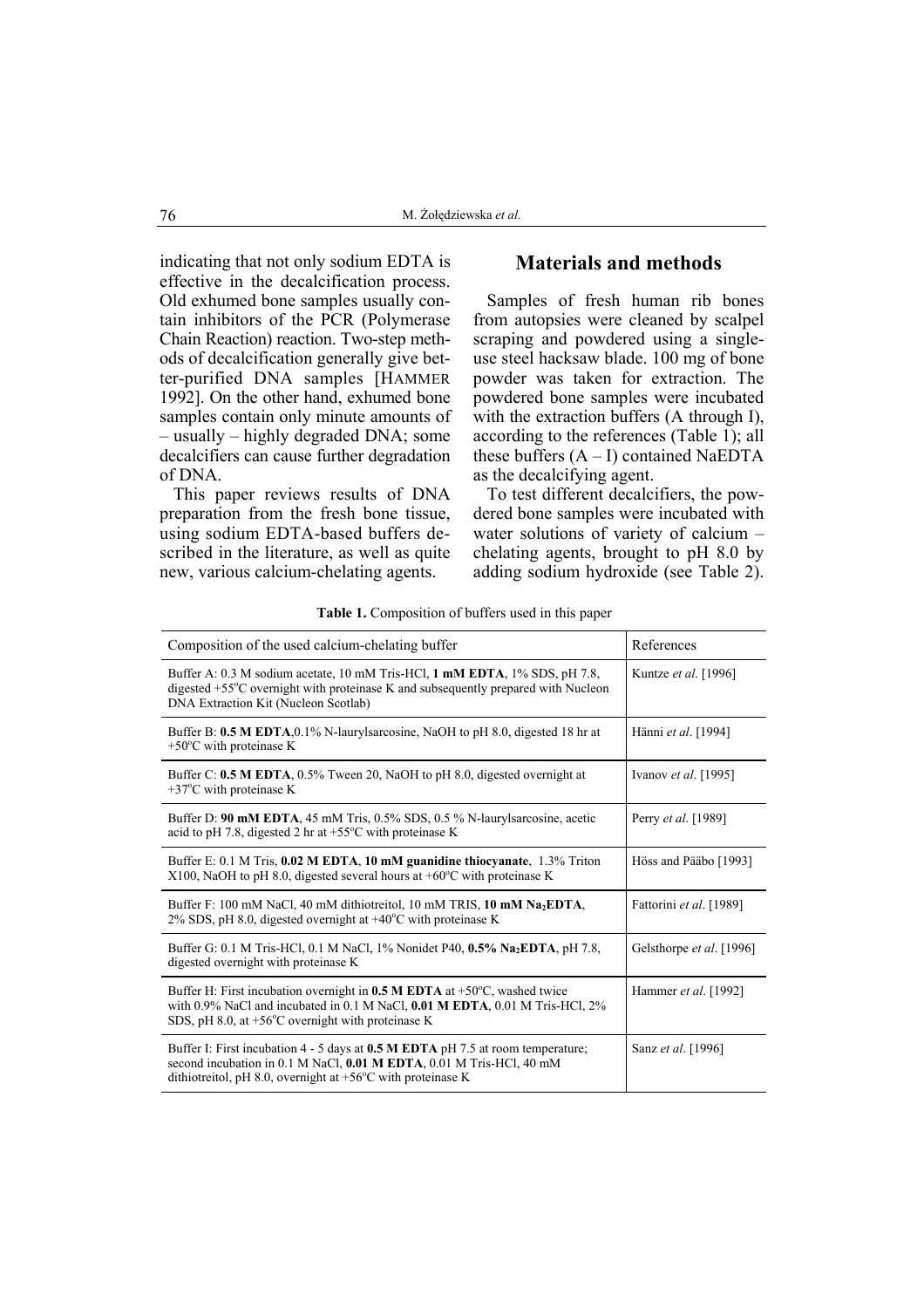The decalcification was continued until the bone dust resembled a translucent gel. The time of decalcification depended on the degree of homogenization of the bone powder (1 to 5 days). In the one-step procedure the bone powder was directly suspended and incubated with the buffers indicated in Table 2; in the two-step method this was preceded by preliminary decalcification of the bone powder (incubation with 0.5M NaEDTA pH 8.0 for 48 hrs at room temperature). Buffer C in the two-step procedure was also used in combinations with different detergents (Table 3).

The extracts obtained were purified twice with buffered phenol/chloroform/isoamyl alcohol (25/24/1) and once with chloroform. The quality of the extracted DNA was tested using minigel agarose electrophoresis in 1.5% w/v gel. Electrophoresis was conducted at 10 V/cm in TBE (Tris – Boric acid – EDTA). The DNA was stained by ethidium bromide (1.4µg/ml buffer/gel). The marker M1 (DNA Gdansk) was used as a migration standard.

For DNA quantification, the Quanti Blot Human DNA Quantitation Kit (Applied Biosystems) was used. The probe included in this kit is complementary to a primate-specific alpha satellite DNA sequence at the locus D17Z1. The test is resistant to high salt concentration in the tested DNA sample.

#### **Results**

Table 2 presents the results of DNA preparation from 100mg of fresh human rib bone, obtained using various checked isolation protocols and our various DNA calcium-chelating solutions, using onestep and two-step procedures. It shows

that the highest yield of DNA was obtained with buffer A [KUNTZE *et al.* 1996]. On the other hand, using this buffer, as well as buffers G and H [GELSTHORPE *et al.* 1996 and HAMMER *et al.* 1992, respectively], we observed a high rate of DNA degradation: the fragments obtained were very short (<100 bp). The best quality DNA was obtained using buffers B and C [HANNI *et al*. 1994 and IVANOV *et al.* 1995, respectively]: DNA fragments obtained were longer, with most of the fragments between 300 and 1000 bp, which is similar to the results reported by FATTORINI *et al*. [1989].

Among the new decalcifying agents tested in a single-step procedure: 10% Chelex and saturated solutions of Na<sub>2</sub>EDTA, Bismuth III oxide, sodium/ iron EDTA, and potassium EDTA, yielded DNA amounts comparable to those obtained with the pure buffer C [IVANOV *et al*. 1995]. The lowest yield was obtained with potassium oxalate. In the two-step process of decalcification, saturated sodium citrate, Na<sub>2</sub>EDTA, and potassium EDTA gave the highest yields of DNA (2.5-3 times more than pure buffer C). DNA obtained with sodium/ iron EDTA was strongly degraded, both in one- and two-step preparation procedures. The remaining methods gave DNA fragments, which were longer than 200 bp, usually in the range of  $0.3 - 1$  kb.

 Table 2 also shows that – for all the decalcifiers examined – using the twostep procedures (i.e., adding the step of preliminary incubation with 0.5 M NaEDTA) resulted in the considerable drop in the DNA yield.

The results of using various detergents in bone DNA preparation are presented in Table 3. The highest DNA yield is obtained using SDS, the lowest with CHAPS.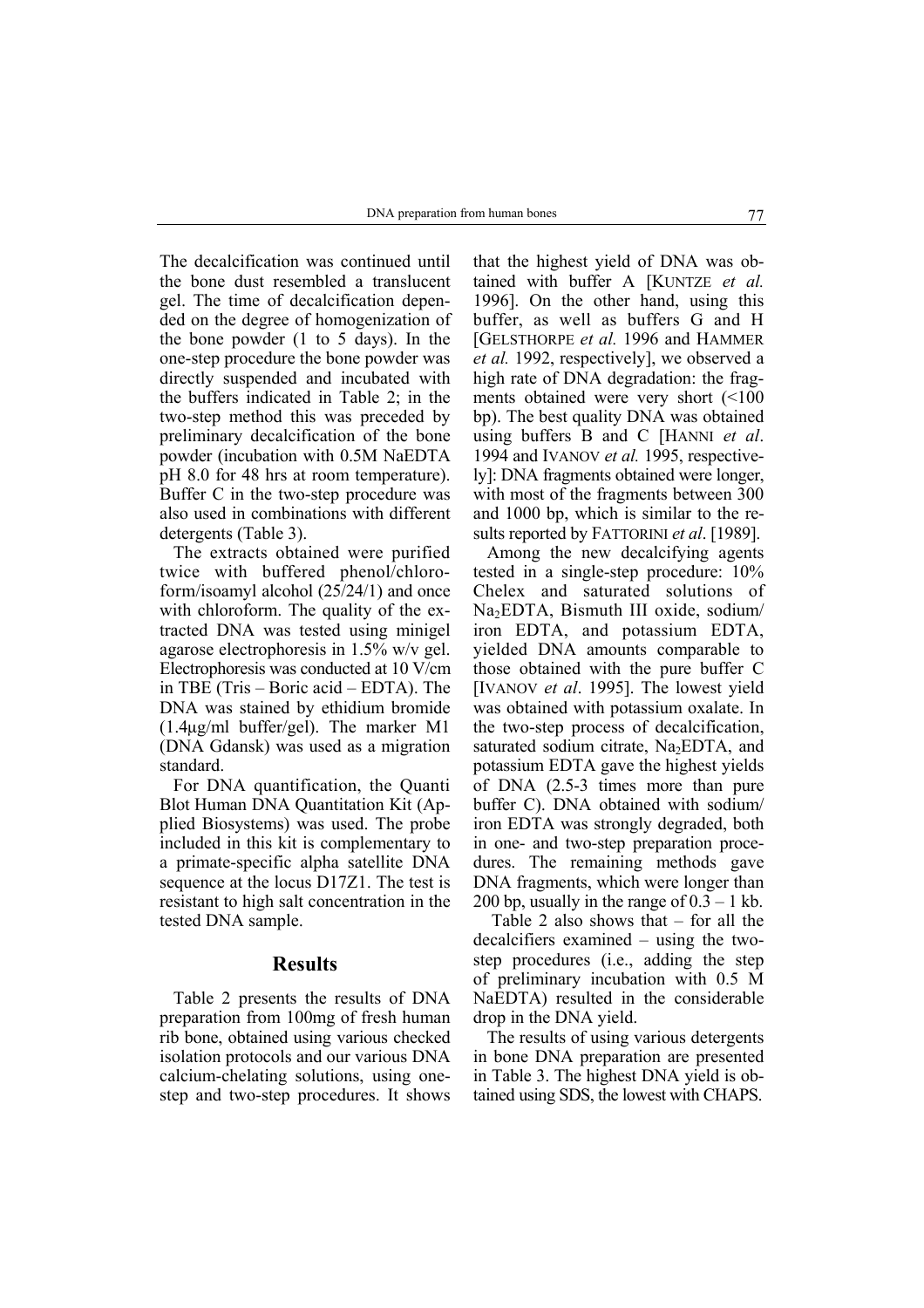**Table 2.** Results of the DNA isolation from 100 mg of human fresh rib bone using calcium-chelating buffers described in Table 1, in one-, or two-step procedure of decalcification. (Each experiment was repeated 4 times, but if results were very different – 6 times, and in these cases two extreme results were rejected before calculation of the average values).

| Calcium-chelating buffer or calcium-binding<br>agent used | One-step procedure (without)<br>preliminary decalcification) |         | with 0.5 M NaEDTA)  | Two-step procedure (with<br>preliminary decalcification |
|-----------------------------------------------------------|--------------------------------------------------------------|---------|---------------------|---------------------------------------------------------|
|                                                           | DNA yield $(\mu g)$                                          |         | DNA yield $(\mu g)$ |                                                         |
|                                                           | Range                                                        | Average | Range               | Average                                                 |
| Buffer A                                                  | $83.5 - 84.5$                                                | 84.0    |                     | n.a.                                                    |
| <b>Buffer B</b>                                           | 74.9–75.2                                                    | 75.0    |                     | n.a.                                                    |
| Buffer C                                                  | 74.9-75.1                                                    | 75.0    | $5.1 - 6.0$         | 5.6                                                     |
| Buffer D                                                  | $75.0 - 75.0$                                                | 75.0    |                     | n.a.                                                    |
| <b>Buffer</b> E                                           | $56.3 - 77.0$                                                | 69.3    |                     | n.a.                                                    |
| <b>Buffer</b> F                                           | $37.5 - 75.0$                                                | 56.3    |                     | n.a.                                                    |
| Buffer G                                                  | $37.5 - 56.3$                                                | 46.9    |                     | n.a.                                                    |
| <b>Buffer H</b>                                           |                                                              | n.a.    | $37.4 - 37.6$       | 37.5                                                    |
| Buffer I                                                  |                                                              | n.a.    | $3.8 - 15.0$        | 7.5                                                     |
| Saturated Na <sub>2</sub> EDTA, NaOH to pH $8.0$          | 74.9–75.1                                                    | 75.0    | $15.2 - 15.4$       | 15.3                                                    |
| Saturated suspension of Bismuth III oxide                 | $74.8 - 75.1$                                                | 75.0    | $7.4 - 7.6$         | 7.5                                                     |
| 10% Chelex 100                                            | 74.9–75.1                                                    | 75.0    | $11.0 - 11.4$       | 11.3                                                    |
| Saturated Sodium and Iron EDTA pH 8.0                     | $75.0 - 75.0$                                                | 75.0    | $9.3 - 9.5$         | 9.4                                                     |
| Saturated Potassium EDTA pH 8.0                           | $62.4 - 62.6$                                                | 62.5    | $11.3 - 18.8$       | 15.6                                                    |
| Saturated Ammonium EDTA pH 8.0                            | $37.5 - 37.5$                                                | 37.5    | $7.7 - 7.9$         | 7.8                                                     |
| Saturated Lithium EDTA pH 8.0                             | $37.5 - 37.5$                                                | 37.5    | $11.3 - 11.3$       | 11.3                                                    |
| Saturated Cesium EDTA pH 8.0                              | 18.8–37.5                                                    | 28.1    | $5.5 - 5.7$         | 5.6                                                     |
| Saturated Sodium citrate pH 8.0                           | $18.6 - 18.8$                                                | 18.7    | $18.8 - 18.8$       | 18.8                                                    |
| Saturated Calgon                                          | $18.8 - 18.8$                                                | 18.7    | $7.5 - 7.6$         | 7.5                                                     |
| Saturated Sodium Methylene Phosphonate pH 8.0             | 18.6–18.9                                                    | 18.7    | $1.7 - 2.0$         | 1.9                                                     |
| Saturated Potassium oxalate pH 8.0                        | $5.0 - 7.5$                                                  | 7.0     | $7.5 - 7.6$         | 7.5                                                     |

n.a. – not applicable.

Saturated solutions were prepared using deionized water 18 MΏ; they also contained 0.5% Tween 20 and proteinaze K; extracts were digested overnight at  $+37^{\circ}$ C.

*Calgon* – the popular household powder for washing machines, manufactured by Benckisher.

**Table 3.** Effect of using various detergents during two-step DNA preparation\* from 100mg of fresh human rib bone

| Detergent $(0.5\%)$      | Average DNA yield $(\mu g)$ |
|--------------------------|-----------------------------|
| <b>SDS</b>               | 13.1                        |
| Triton X-100             | 84                          |
| Nonidet P <sub>-40</sub> | 84                          |
| N-laurylosarcosine       | 84                          |
| Tween 20                 | 5.6                         |
| <b>CHAPS</b>             | 38                          |

\* First step – incubation in 0.5M sodium EDTA, second step – incubation in buffer C with various detergents.

*SDS* – sodium dodecyl sulfate

*CHAPS* – 3-[(3-Cholamidopropyl)dimethylammonio]-1 propane-sulfonate

#### **Discussion**

Many authors have described various methods of DNA preparation from bones, but it is widely accepted that the problem is as yet unresolved. We think a suitable method of bone decalcification is essential for effective purification of DNA from bone tissue. For this reason we focused only on this first step of DNA isolation from bones.

Most authors used sodium EDTA as chelating agent in decalcification procedures. We showed that other decalcifiers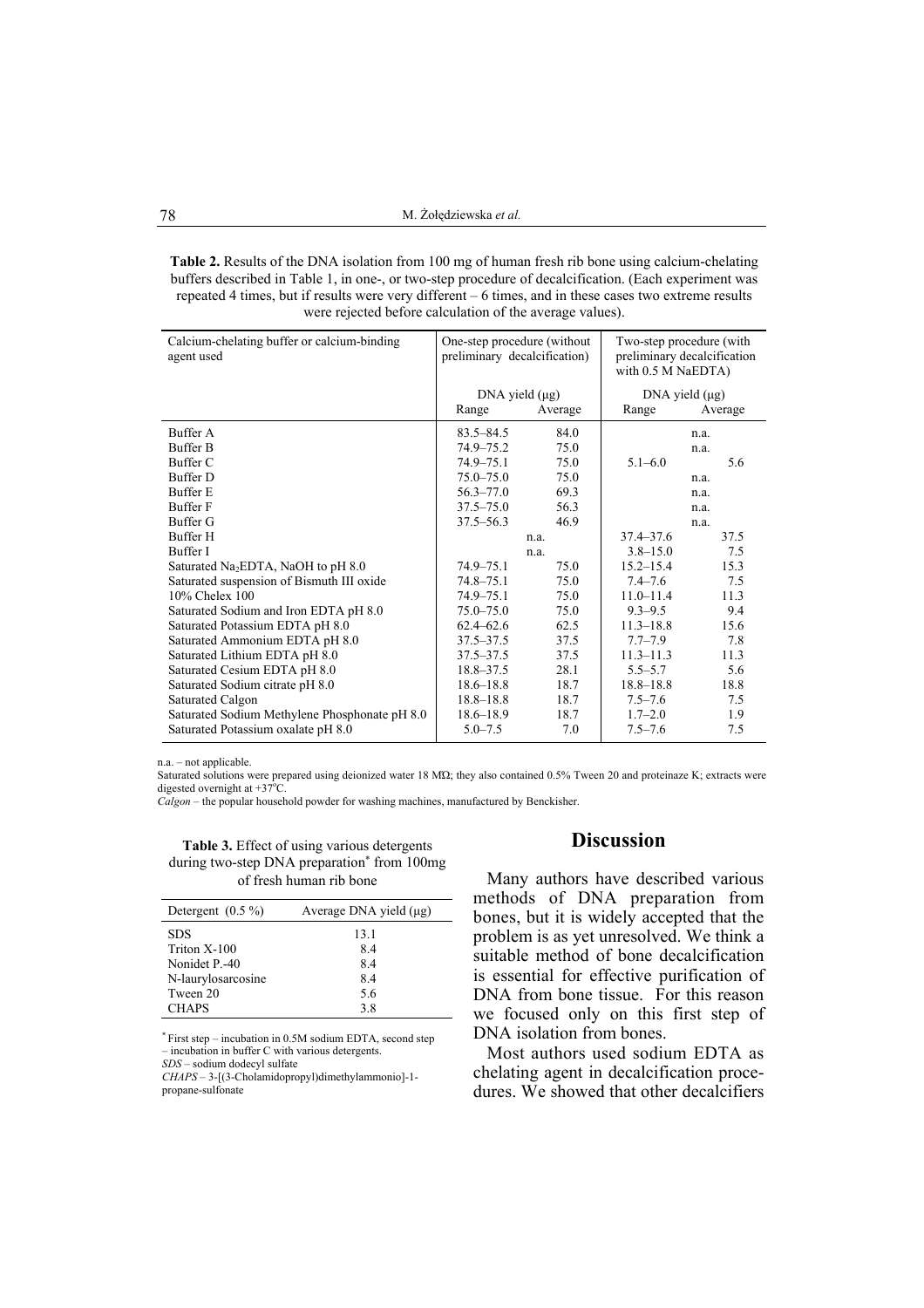are suitable as well. We obtained good results with bismuth III oxide, chelex 100, potassium EDTA and other EDTA salts.

Generally, one-step methods (without preliminary decalcification) gave higher DNA yield than the corresponding twostep methods; the only exception was with potassium oxalate, where the yield in one-step method was already very low (in the range obtained in the 2-step procedures). Preliminary decalcification of the bone powder (two-step procedure) compromises the yield of DNA, but it may be useful for preliminary cleaning of the bone surface (EDTA chelates soil iron ions, which may inhibit PCR reaction) and, for this reason, should be applied when high DNA preservation in bone samples is expected. For severely damaged bones, the methods without preliminary decalcification seem more suitable, because of the smaller loss of DNA during preparation.

Generally, one-step methods (without preliminary decalcification) gave higher DNA yield than the corresponding two-step methods; the only exception was with potassium oxalate, where the yield in one-step method was already very low (in the range obtained in the 2-step procedures). Since preliminary decalcification of the bone powder (twostep procedure) compromises the yield of DNA, it may apply only when a high DNA preservation in fresh bone samples is expected. For severely damaged bones, the methods without preliminary decalcification are better, because of smaller loss of the DNA during preparation. The yield of DNA in the bone DNA preparation may also depend on the detergent used in the extraction buffer.

It is important to choose an adequate technique of DNA quantification. The spectrophotometric method from time to time failed to yield reliable data (for example when using iron EDTA), and in these cases, the QuantiBlot Test is better. In very old bones, DNA is complexed with bioapatite, and the longer time of decalcification in these cases is necessary.

The rib bones are significantly less valuable for anthropologists, and for this reason we chose these bones as our main object for DNA preparation when we started our study. On the other hand, for DNA preparation we need a big fragment of the bone, because the DNA preparation is preceded by mechanically removing the dirty and decomposed bone surface. Unfortunately, we realized later that rib bones from authentic exhumation cases were almost always seriously damaged, and selection of a big fragment was difficult. If the bone fragment is too small, handling and purification are technically difficult.

#### **Acknowledgments**

 This paper benefited from the criticism, valuable comments and advice of an anonymous referee, whom we thank very much.

#### **References**

- FATTORINI F., S. CACCIO, S. GUSTINCICH, B. ALTA-MURA, G. GRAZIOSI, 1989, *Sex determination from skeleton. A new method using a DNA probe*, Acta Med. Leg. Soc., **39,** 201-205
- GELSTHORPE A., K. GELSHORPE, R. SOKOL, 1996, *Extraction of DNA using monoclonal anti-DNA and magnetic beads*, BioTechniques, **22**, 1082
- HAMMER U., U. BULNHEIM, R. WEGENER, 1992, *On DNA typing of hard tissue*, Adv. Forens. Haemogen., **4**, 213-215